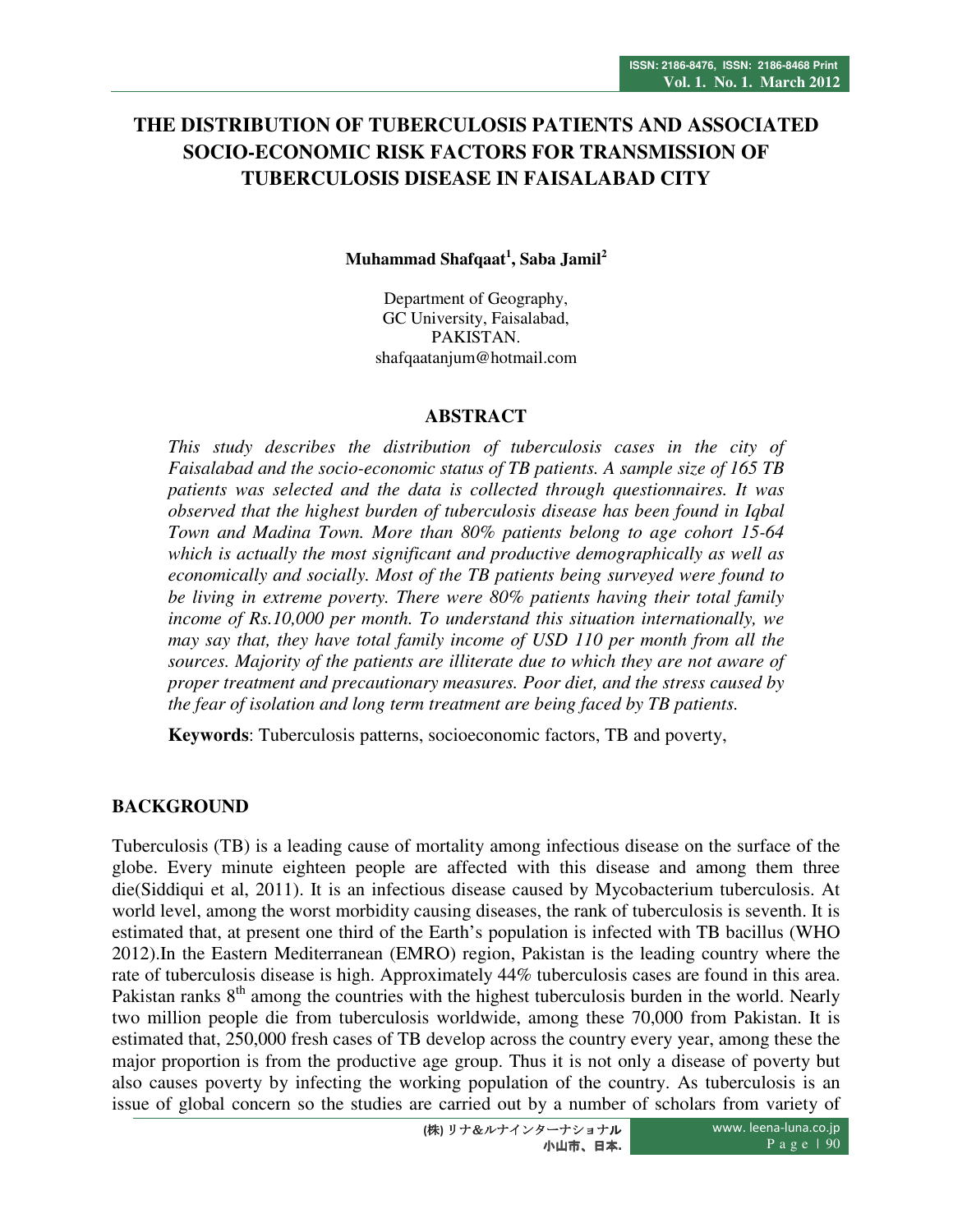disciplines to control this disease. Among these, geographers are contributing by employing mapping and spatial analysis techniques to explore and visualize the disease patterns for the purpose of controlling and eradicate this disease (Munch et al. 2003).

The present research is an attempt to study the spatial distribution of TB disease in the city of Faisalabad, Pakistan, and to explore the socio-economic conditions of TB patients visiting public sector hospitals for treatment.

### **METHODS**

This prospective study was conducted inFaisalabad which is the third largest city of Pakistan. The district Faisalabad consists of eight towns which comprise Faisalabad city, and the surrounding large settlements (*Tehsils*) such as *Jaranwala, Samundri, ChakJhumra, and Tandlianwala*. This research is based on the primary data source. A sample size of 165 TB patients was selected from four major healthcare centers working under the supervision of Government of Pakistan: DHQHospital, Allied Hospital, District TB Hospital and SocialSecurityHospital. The patients were marked on the map according to their residential addresses. A pre-tested structured questionnaire was used for the purpose of data collection. The questions related to the socio-economic conditions of the patients were included in the questionnaire to get relevant information and to identify the stress faced by TB patients due to the stigma attached with this disease in third world countries. Statistical and mapping techniques were employed for the purpose of analysis and visualization.

# **RESULTS AND DISCUSSION**

In the city of Faisalabad, the highest number of TB patients was found in Iqbal Town and Madina Town each having 34% of the total patients being surveyed while the Lyallpur Town shows the less proportion of TB patients as compared to the other three Towns (14%).

| <b>Towns of Faisalabad</b> | <b>TB</b> Patients | Percentage |
|----------------------------|--------------------|------------|
| <b>IqbalTown</b>           | 56                 | 34         |
| <b>JinnahTown</b>          | 30                 | 18         |
| <b>LyallpurTown</b>        | 23                 | 14         |
| <b>MadinaTown</b>          | 56                 | 34         |
| <b>Total</b>               | 165                | 100        |

Table 1: Geographical Patterns of TB in FaisalabadCity

Source: Primary Data Collection (2011)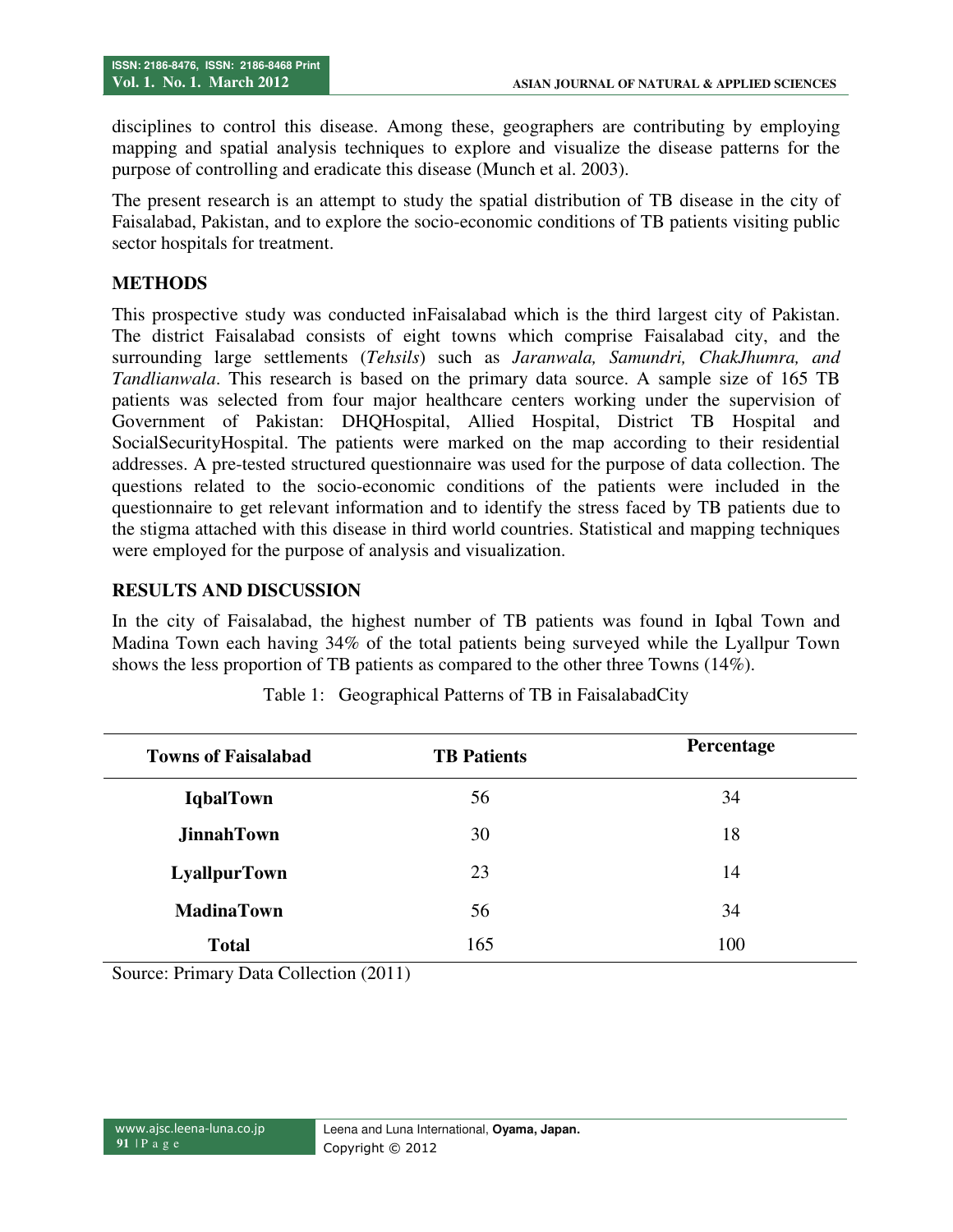



Among these patients the proportion of female is significantly higher than males. Although females have to face certain problems to visit a healthcare center but still the higher proportion shows that the disease rate is much higher in females as compared to males. The analysis of age structure of TB patients revealed alarming results as more than 80% patients belong to age group 15-64 years. This age cohort is actually the most significant and productive demographically as well as economically. The male members support whole of the family while the females in this age group are mainly involved in household activities and are in close contact with children. Thus the higher proportion of TB patients in this age group is not only the problem of individual patient but also poses a serious threat for whole of the family. Table 2 shows the age and sex composition of TB patients being surveyed.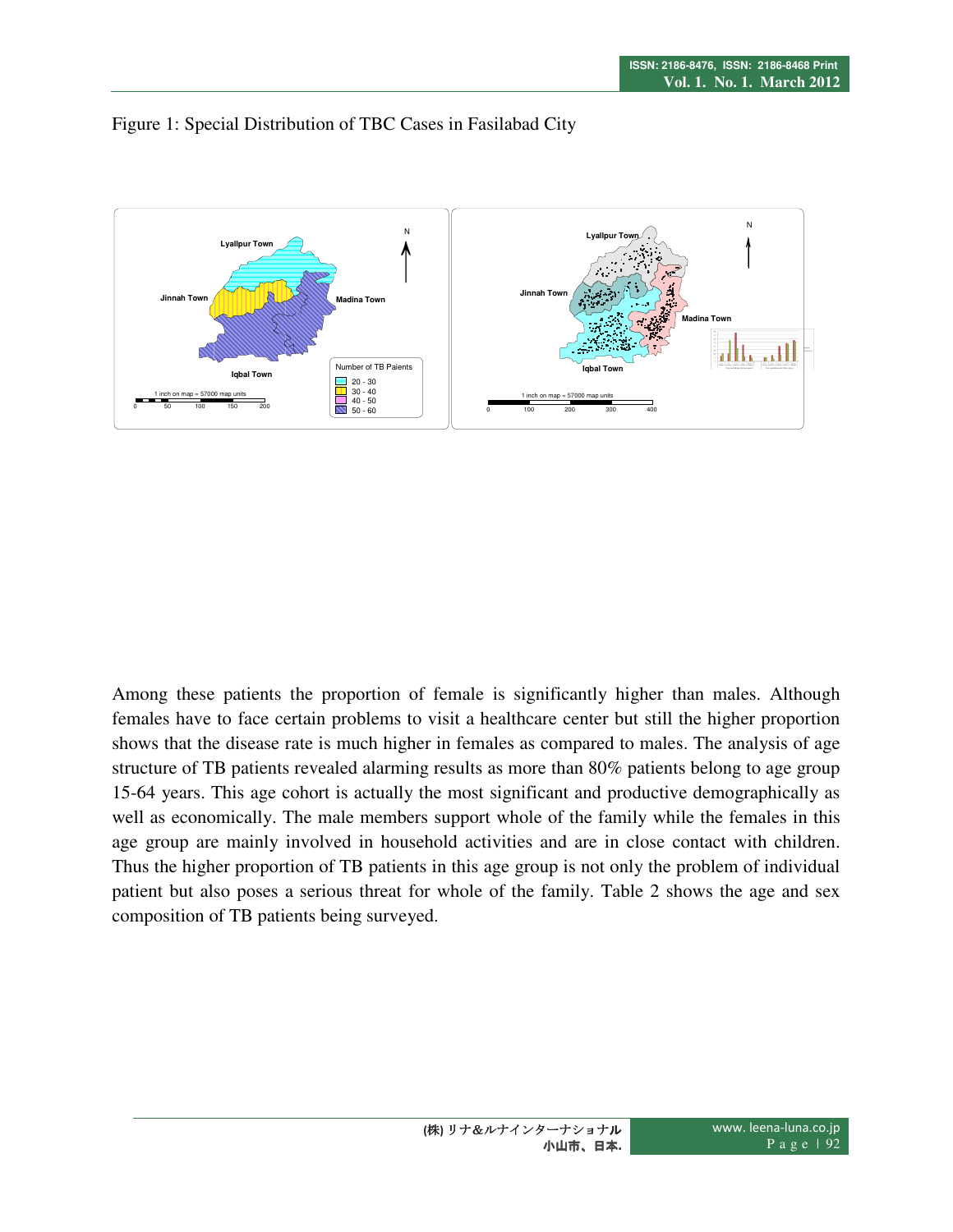| <b>Age Groups</b><br>(Years) | <b>Male TB</b><br><b>Patients</b> | <b>No. of Female</b><br><b>TB Patients</b> | <b>Total</b> | Percentage |
|------------------------------|-----------------------------------|--------------------------------------------|--------------|------------|
| $0 - 14$                     | 4                                 | 15                                         | 19           | 11         |
| $15-64$                      | 53                                | 85                                         | 138          | 84         |
| <b>65 and Above</b>          | $\overline{4}$                    | 4                                          | 8            | 5          |
| <b>Total</b>                 | 61                                | 104                                        | 165          | 100        |

Source: Primary Data Collection (2011)

In the city of Faisalabad, it was found in this study that the proportion of extra pulmonary TB cases is 16% of the total TB patients. However, the proportion varies in the four towns of Faisalabad city as shown in Figure 2. In Iqbal town there was the highest number of patients with extra pulmonary TB. Out of total 56 patients 44 were pulmonary cases while 12 patients had extra pulmonary TB. While in Medina town there were 48 pulmonary and 8 extra pulmonary cases. There were 25 pulmonary and 5 extra pulmonary cases in Jinnah town town extra pulmonary cases were found only 2 and 21 patients with pulmonary tuberculosis. city of Faisalabad, it was found in this study that the proportion of extra pulmonary TB is 16% of the total TB patients. However, the proportion varies in the four towns of abad city as shown in Figure 2. In Iqbal town th

Figure 2 Type of TB in the Town of Faisalabad City

**113 Types In Faisalabad City** 

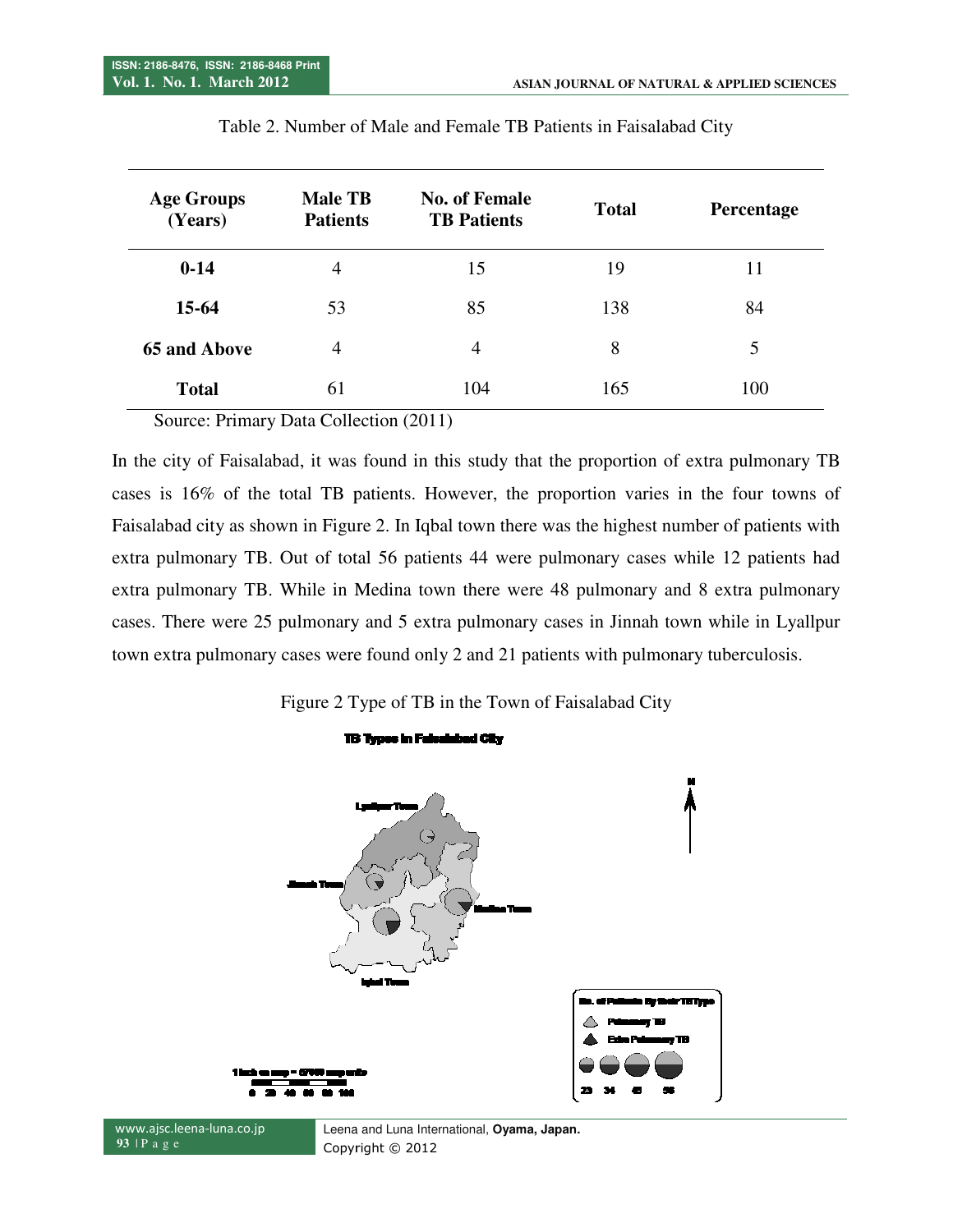The information provided by the patients regarding their economic status revealed that majority of the patients belongs to the poor strata of the society. The patients were asked about their total family income from all sources. More than 60% patients were living in extreme poverty having their total family income less than Rs.5000 per month. There were 80% patients having their total family income of Rs.10,000 per month. To understand this situation internationally, we may say that, they have total family income of USD 110 per month from all the sources. There were only 7% patients having their family income more than Rs. 20,000 per month. As the patients are very poor so they cannot afford a healthy diet recommended by the doctor. That is why majority of them (63%) admitted that they don't take the recommended diet which their doctor has advised them.

|                           |                    | <b>No. of TB Patients</b> | Percentage |
|---------------------------|--------------------|---------------------------|------------|
|                           | $<$ Rs.5000        | 102                       | 61.8       |
| <b>Monthly Income</b>     | Rs.5001-10000      | 33                        | 20.0       |
|                           | Rs.10001-15000     | 14                        | 8.48       |
|                           | Rs.15001-20000     | 5                         | 3.03       |
|                           | Rs.20000 and above | 11                        | 6.66       |
| <b>Literacy</b>           | Illiterate         | 68                        | 41.2       |
|                           | Primary            | 42                        | 25.6       |
|                           | Middle             | 13                        | 7.9        |
|                           | Metric             | 24                        | 14.5       |
|                           | Intermediate       | 12                        | 7.3        |
|                           | <b>Graduates</b>   | 6                         | 3.6        |
| <b>Use of Recommended</b> | Yes                |                           | 38.1       |
| <b>Diet</b>               | No                 | 102                       | 61.8       |
|                           | Yes                | 136                       | 82.4       |
| <b>Stress</b>             | N <sub>o</sub>     | 29                        | 17.5       |
| <b>Smoking Trend in</b>   | <b>Yes</b>         | 32                        | 52.4       |
| <b>Male TB Patients</b>   |                    |                           |            |
|                           | No                 | 29                        | 47.5       |

Table 3: Socio-economic Conditions of TB Patients in Faisalabad City

Source: Primary Data Collection (2011)

Another serious concern regarding TB patients in Faisalabad is their illiteracy. More than 40% patients are illiterate. Among those who are literate, almost 25% have spent less than five years at school. There were six patients who have graduation degree. The high rate of illiteracy in TB patients might not only be an indirect reason for disease occurrence in them but also causes a great danger of the people around a TB patients as in most the cases the illiterate patients are not aware of precautionary measures during smear positive stage of the disease. As the smoking increases the chances of lung diseases, it was found during this study; almost 53% male TB patients were regular smokers. The habit of smoking is restricted mainly to the male members of the society in Pakistan. There was not found any single female TB patient with smoking habit.